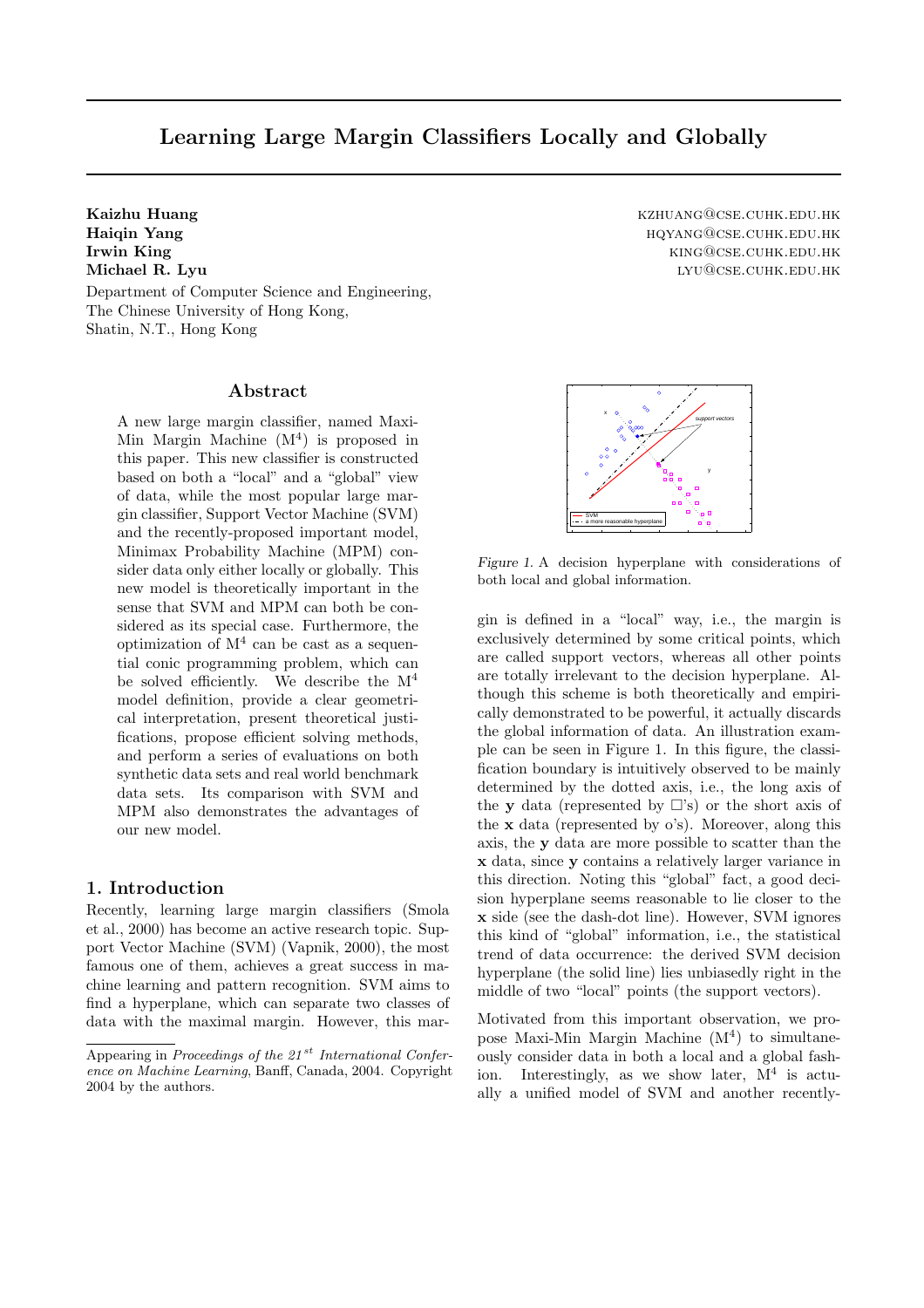proposed promising model Minimax Probability Machine (MPM) (Lanckriet et al., 2002). Moreover, based on our proposed local and global view of data, another popular model, Linear Discriminant Analysis (LDA) (Fukunaga, 1990) can easily be interpreted and extended as well. Another critical feature of  $M<sup>4</sup>$  is that, it can be cast as a sequential conic programming problem (Pruessner, 2003), or more specifically, a sequential Second Order Cone Programming (SOCP) problem (Lobo et al., 1998), which can be solved efficiently.

This paper is organized as follows. In the next section, we introduce the  $M^4$  model in detail, including its model definition, the geometrical interpretation, connections with other models, and the associated solving methods. Following that, we evaluate this novel model in Section 4. Finally, we conclude this paper in Section 5.

# **2. Maxi-Min Margin Machine**

In the following, we first introduce the notations used in this paper. We then, for the purpose of clarity, divide  $M<sup>4</sup>$  into separable and nonseparable categories, and introduce the corresponding models sequently.

#### **2.1. Notations**

We only consider two-category classification tasks. Assuming a training data set contains two classes of samples, represented by  $\mathbf{x}_i \in \mathbb{R}^n$  and  $\mathbf{y}_i \in \mathbb{R}^n$  respectively, where  $i = 1, 2, \ldots, N_x, j = 1, 2, \ldots, N_x$ . The basic task here can be informally described to find a suitable hyperplane  $f(\mathbf{z}) = \mathbf{w}^T \mathbf{z} + b$  separating two classes of data as robustly as possible  $(\mathbf{w} \in \mathbb{R}^n \setminus \{\mathbf{0}\}, b \in \mathbb{R},$ and  $\mathbf{w}^T$  is the transpose of **w**). Future data points **z** for which  $f(\mathbf{z}) \geq 0$  are then classified as the class **x**; otherwise, they are classified as the class **y**.

### **2.2. Separable Case**

Assuming the classification samples are separable, we first introduce the model definition and the geometrical interpretation. We then transform the model optimization problem into a sequential SOCP problem and discuss the detailed optimization method.

2.2.1. Model Definition

The formulation for  $M^4$  can be written as:

$$
\max_{\rho, \mathbf{w} \neq \mathbf{0}, b} \quad \rho \quad s.t. \tag{1}
$$

$$
\frac{(\mathbf{w}^T \mathbf{x}_i + b)}{\sqrt{\mathbf{w}^T \Sigma_{\mathbf{x}} \mathbf{w}}} \ge \rho, \quad i = 1, 2, ..., N_{\mathbf{x}}, \qquad (2)
$$

$$
\frac{-({\mathbf w}^T {\mathbf y}_j + b)}{\sqrt{{\mathbf w}^T \Sigma_{\mathbf y} {\mathbf w}}} \ge \rho, \quad j = 1, 2, \dots, N_{\mathbf y}, \quad (3)
$$



*Figure 2.* A geometric interpretation of  $M<sup>4</sup>$ .

where  $\Sigma_{\mathbf{x}}$  and  $\Sigma_{\mathbf{y}}$  refer to the covariance matrices of the **x** and the **y** data, respectively.

This model tries to maximize the margin defined as the minimum Mahalanobis distance for all training samples,<sup>1</sup> while simultaneously classifying all the data correctly. Compared to SVM,  $M<sup>4</sup>$  incorporates the data information in a global way; namely, the covariance information of data or the statistical trend of data occurrence is considered, while SVMs, including  $l_1$ -SVM,  $l_2$ -SVM, and  $l_{\infty}$ -SVM ( $l_p$ -SVM means the "p-norm" distance-based SVM) (Smola et al., 2000), simply discard this information or consider the same covariance for each class.

A geometrical interpretation of  $M<sup>4</sup>$  can be seen in Figure 2. In this figure, the **x** data are represented by the inner ellipsoid on the left side with its center as **x**0, while the **y** data are represented by the inner ellipsoid on the right side with its center as  $y_0$ . It is observed that these two ellipsoids contain unequal covariances or risks of data occurrence. However, SVM does not consider this global information: its decision hyperplane (the dotted blue line) locates unbiasedly in the middle of two support vectors (filled points). In comparison,  $M<sup>4</sup>$  defines the margin as a Maxi-Min Mahalanobis distance, which thus constructs a decision plane (the solid magenta line) with considerations of both the local and global information: the  $M<sup>4</sup>$  hyperplane corresponds to the tangent line of two dashed ellipsoids centered at the support vectors (the local information) and shaped by the corresponding covariances (the global information).

#### 2.2.2. Optimization Method

We will in the following show how the above problem can be cast as a sequential conic programming problem, or more specifically, a sequential SOCP problem.

Our strategy is based on the "Divide and Conquer"

 $^{\rm 1}{\rm This}$  also motivates the name of our model.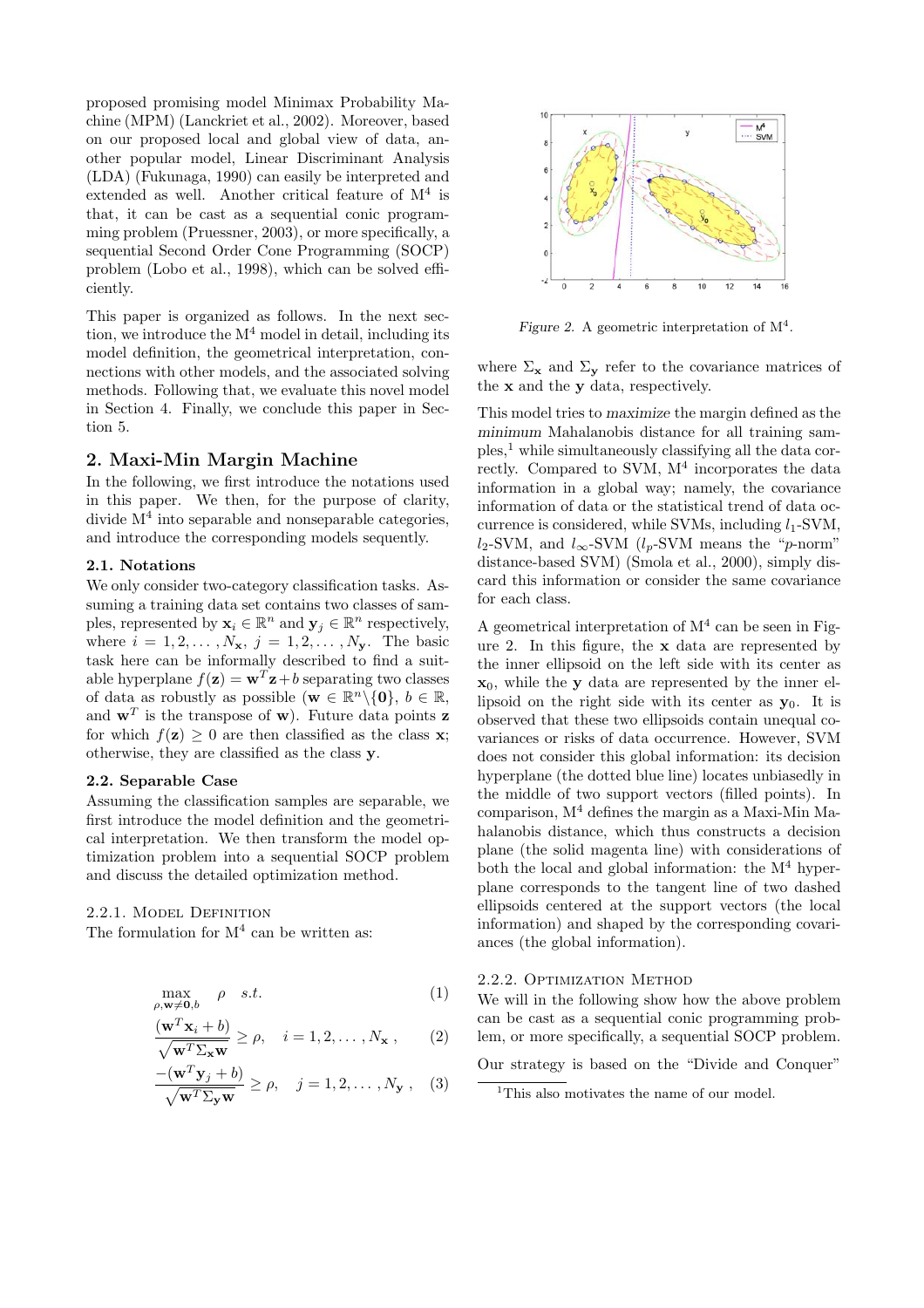technique. One may note that in the optimization problem of  $M^4$ , if  $\rho$  is fixed to a constant  $\rho_n$ , the problem is exactly changed to "conquer" the problem of checking whether the constraints of (2) and (3) can be satisfied. Moreover, as will be demonstrated shortly, this "checking" procedure can be stated as an SOCP problem. Thus the problem now becomes how  $\rho$  is set, which we can use "divide" to handle: if the constraints are satisfied, we can increase  $\rho_n$  accordingly; otherwise, we decrease  $\rho_n$ .

We detail this solving technique in the following two steps:

- 1. **Divide:** Set  $\rho_n = (\rho_0 + \rho_m)/2$ , where  $\rho_0$  is a feasible  $\rho$ ,  $\rho_m$  is an infeasible  $\rho$ , and  $\rho_0 \leq \rho_m$ .
- 2. **Conquer:** Call the Modified Second Order Cone Programming (MSOCP) procedure elaborated in the following to check whether  $\rho_n$  is a feasible  $\rho$ . If yes, set  $\rho_0 = \rho_n$ ; otherwise, set  $\rho_m = \rho_n$ ;

In the above, if a  $\rho$  satisfies the constraints of (2) and (3), we call it a feasible  $\rho$ ; otherwise, we call it an infeasible  $\rho$ . These two steps are iterated until  $|\rho_0-\rho_m|$ is less than a small positive value.

The MSOCP procedure is introduced in the following. We reformulate the constraints of (2) and (3) as follows:

$$
(\mathbf{w}^T \mathbf{x}_i + b) \ge \rho_n \sqrt{\mathbf{w}^T \Sigma_{\mathbf{x}} \mathbf{w}}, \quad i = 1, ..., N_{\mathbf{x}},
$$

$$
-(\mathbf{w}^T \mathbf{y}_j + b) \ge \rho_n \sqrt{\mathbf{w}^T \Sigma_{\mathbf{y}} \mathbf{w}}, \quad j = 1, ..., N_{\mathbf{y}}.
$$

Our task here is to check whether there exist a **w** and a b satisfying the above two constraints, which are obviously the forms of the second order cones (here  $\rho_n$  is a constant). Actually, many SOCP programs, e.g., Sedumi (Sturm, 1999), provide schemes to directly handle the above checking procedure. However, to make it clear, we elaborate in the following how this checking problem can be transformed as an SOCP optimization problem.

Introducing dummy variables  $\tau$ , we rewrite the above checking problem into an equivalent optimization problem:

$$
\max_{\mathbf{w}\neq\mathbf{0},b,\mathbf{T}} \left\{ \min_{k=1}^{N_{\mathbf{x}}+N_{\mathbf{y}}} \boldsymbol{\tau}_k \right\} \quad s.t. \n(\mathbf{w}^T \mathbf{x}_i + b) \ge \rho_n \sqrt{\mathbf{w}^T \Sigma_{\mathbf{x}} \mathbf{w}} - \tau_i, \n-(\mathbf{w}^T \mathbf{y}_j + b) \ge \rho_n \sqrt{\mathbf{w}^T \Sigma_{\mathbf{y}} \mathbf{w}} - \tau_{j+N_{\mathbf{x}}},
$$

where  $i = 1, \ldots, N_{\mathbf{x}}$  and  $j = 1, \ldots, N_{\mathbf{y}}$ .

By checking whether the minimum  $\tau_k$  at the optimum point is positive, we can know whether the constraints of (2) and (3) can be satisfied.

We can further introduce another dummy variable and transform the above problem into an SOCP problem:

$$
\max_{\mathbf{w}\neq\mathbf{0},b,\mathbf{T},\eta} \quad \eta \quad s.t.
$$
  

$$
(\mathbf{w}^T \mathbf{x}_i + b) \ge \rho_n \sqrt{\mathbf{w}^T \Sigma_{\mathbf{x}} \mathbf{w}} - \tau_i ,
$$
  

$$
-(\mathbf{w}^T \mathbf{y}_j + b) \ge \rho_n \sqrt{\mathbf{w}^T \Sigma_{\mathbf{y}} \mathbf{w}} - \tau_{j+N_{\mathbf{x}}},
$$
  

$$
\eta \le \tau_k ,
$$

where  $i = 1, ..., N_x, j = 1, ..., N_y, \text{ and } k =$  $1, \ldots, N_{\mathbf{x}} + N_{\mathbf{y}}$ . By checking whether the optimal  $\eta$ is greater than 0, we can immediately know whether there exist a **w** and a b satisfying the constraints of (2) and (3). Moreover, the above optimization is easily verified to be the standard SOCP form, since the optimization function is a linear form and the constraints are either linear or the typical second order conic constraints.

We now analyze the time complexity of  $M<sup>4</sup>$ . As indicated in (Lobo et al., 1998), if the SOCP is solved based on interior-point methods, it contains a worstcase complexity of  $O(n^3)$ . If we denote the range of feasible  $\rho$ 's as  $L = \rho_{max} - \rho_{min}$  and the required precision as  $\varepsilon$ , then the number of iterations for  $M^4$  is  $log(L/\varepsilon)$  in the worst case. Adding the cost of forming the system matrix (constraint matrix), which is  $O(Nn^3)$  (N represents the number of training points). the total complexity would be  $O(\log(L/\varepsilon)n^3 + Nn^3) \approx$  $O(Nn^3)$ , which is relatively large but can still be solved in polynomial time.<sup>2</sup>

# **2.3. Connections with Other Models**

In this section, we establish connections between  $M<sup>4</sup>$ and other models. We show that SVM and MPM are actually special cases of our model. Moreover, LDA can be interpreted and extended according to our local and global views of data.

# 2.3.1. Connection with Minimax Probability **MACHINE**

If one expands the constraints of (2) and add all of them together, one can immediately obtain the following:

$$
\mathbf{w}^T \overline{\mathbf{x}} + b \ge \rho \sqrt{\mathbf{w}^T \Sigma_{\mathbf{x}} \mathbf{w}} \,, \tag{4}
$$

where  $\bar{x}$  denotes the mean of the  $x$  training data.

<sup>&</sup>lt;sup>2</sup>Note that the system matrix needs to be formed only once.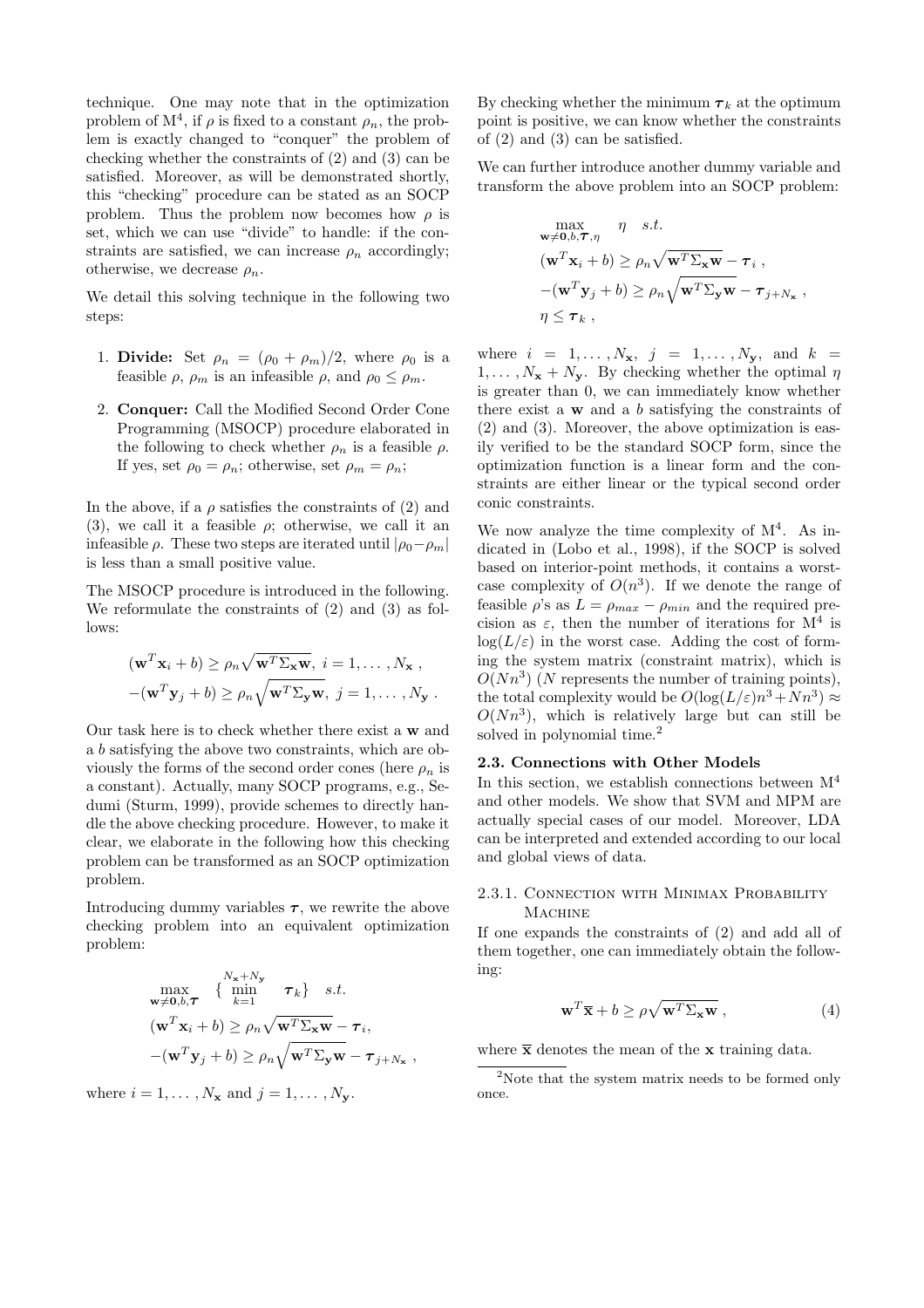Similarly, from (3) one can obtain:

$$
-(\mathbf{w}^T \overline{\mathbf{y}} + b) \ge \rho \sqrt{\mathbf{w}^T \Sigma_{\mathbf{y}} \mathbf{w}},
$$
 (5)

where  $\overline{y}$  denotes the mean of the **y** training data.

Adding  $(4)$  and  $(5)$ , one can obtain:

$$
\max_{\rho, \mathbf{w} \neq \mathbf{0}, b} \quad \rho \quad s.t.
$$
  

$$
\mathbf{w}^T (\overline{\mathbf{x}} - \overline{\mathbf{y}}) \ge \rho(\sqrt{\mathbf{w}^T \Sigma_{\mathbf{x}} \mathbf{w}} + \sqrt{\mathbf{w}^T \Sigma_{\mathbf{y}} \mathbf{w}}) .
$$
 (6)

The above optimization is exactly the MPM optimization (Lanckriet et al., 2002). Note, however, that the above procedure cannot be reversed. This means the MPM is a special case of  $M<sup>4</sup>$ .

**Remarks**: In MPM, since the decision is completely determined by the global information, namely, the mean and covariance matrices (Lanckriet et al.,  $2002$ ,<sup>3</sup> to assure an accurate performance, the estimates of mean and covariance matrices need to be reliable. However, it cannot always be the case in real world tasks. On the other hand,  $M<sup>4</sup>$  seems to solve this problem in a natural way, because the impact caused by inaccurately estimated mean and covariance matrices can be neutralized by utilizing the local information, namely by satisfying those constraints of (2) and (3) for each local data point. This is also demonstrated in the later experiment.

# 2.3.2. Connection with Support Vector **MACHINE**

If one assumes  $\Sigma_{\mathbf{x}} = \Sigma_{\mathbf{y}} = \Sigma$ , the optimization of  $M^4$ can be changed as:

$$
\begin{aligned}\n\max_{\rho, \mathbf{w} \neq \mathbf{0}, b} & \rho \quad s.t. \\
(\mathbf{w}^T \mathbf{x}_i + b) &\geq \rho \sqrt{\mathbf{w}^T \Sigma \mathbf{w}} \,, \\
-(\mathbf{w}^T \mathbf{y}_j + b) &\geq \rho \sqrt{\mathbf{w}^T \Sigma \mathbf{w}} \,,\n\end{aligned}
$$

where  $i = 1, \ldots, N_x$  and  $j = 1, \ldots, N_y$ .

Observing that the magnitude of **w** will not influence the optimization, without loss of generality, one can further assume  $\rho \sqrt{\mathbf{w}^T \Sigma \mathbf{w}} = 1$ . Therefore the optimization can be changed as:

$$
\min_{\mathbf{w} \neq \mathbf{0},b} \qquad \mathbf{w}^T \Sigma \mathbf{w} \quad s.t. \tag{7}
$$

$$
(\mathbf{w}^T \mathbf{x}_i + b) \ge 1 , \qquad (8)
$$

$$
-(\mathbf{w}^T \mathbf{y}_j + b) \ge 1 , \qquad (9)
$$

where  $i = 1, \ldots, N_{\mathbf{x}}$  and  $j = 1, \ldots, N_{\mathbf{x}}$ .

 ${}^{3}$ This can be directly observed from  $(6)$ .

A special case of the above with  $\Sigma = I$  is precisely the optimization of SVM, where **I** is the identity matrix.

**Remarks:** In the above, two assumptions are implicitly made by SVM: One is the assumption on data "orientation" or data shape, i.e.,  $\Sigma_{\mathbf{x}} = \Sigma_{\mathbf{y}} = \Sigma$ , and the other is the assumption on data "scattering magnitude" or data compactness, i.e.,  $\Sigma = I$ . However, these two assumptions are inappropriate. We demonstrate this in Figure  $3(a)$  and Figure  $3(b)$ . We assume the orientation and the magnitude of each ellipsoid represent the data shape and compactness, respectively, in these figures.

Figure 3(a) plots two types of data with the same data orientations but different data scattering magnitudes. It is obvious that, by ignoring data scattering, SVM is improper to locate unbiasedly in the middle of the support vectors (filled points), since **x** is more possible to scatter in the horizontal axis. Instead,  $M<sup>4</sup>$  is more reasonable (see the solid line in this figure). Furthermore, Figure 3(b) plots the case with the same data scattering magnitudes but different data orientations. Similarly, SVM does not capture the orientation information. In comparison,  $M<sup>4</sup>$  grasps this information and demonstrates a more suitable decision plane:  $M<sup>4</sup>$  represents the tangent line between two small dashed ellipsoids centered at the support vectors (filled points). Note that SVM and  $M<sup>4</sup>$  do not need to achieve the same support vectors. In Figure 3(b),  $M<sup>4</sup>$  contains the above two filled points as support vectors, whereas SVM has all the three filled points as support vectors.

2.3.3. Link with Linear Discriminant Analysis LDA, an important and popular method, is used widely in constructing decision hyperplanes and reducing the feature dimensionality. In the following discussion, we mainly consider its application as a classifier. LDA involves solving the following optimization problem:  $\max_{\mathbf{w}\neq\mathbf{0}} \frac{\|\mathbf{w}^T(\overline{\mathbf{x}-\mathbf{y}})\|}{\sqrt{\mathbf{w}^T \Sigma_{\mathbf{x}} \mathbf{w}+\mathbf{w}^T \Sigma_{\mathbf{y}} \mathbf{w}}}.$  Similar to MPM, LDA also focuses on using the global information rather than considering data both locally and globally. We now show that LDA can be modified to consider data both locally and globally.

If one changes the denominators in (2) and (3) as  $\sqrt{\mathbf{w}^T \Sigma_{\mathbf{x}} \mathbf{w} + \mathbf{w}^T \Sigma_{\mathbf{y}} \mathbf{w}}$ , the optimization can be changed as:

$$
\max_{\rho, \mathbf{w} \neq \mathbf{0}, b} \quad \rho \quad s.t. \tag{10}
$$

$$
\frac{(\mathbf{w}^T \mathbf{x}_i + b)}{\sqrt{\mathbf{w}^T \Sigma_{\mathbf{x}} \mathbf{w} + \mathbf{w}^T \Sigma_{\mathbf{y}} \mathbf{w}}} \ge \rho ,
$$
 (11)

$$
\frac{- (\mathbf{w}^T \mathbf{y}_j + b)}{\sqrt{\mathbf{w}^T \Sigma_{\mathbf{x}} \mathbf{w} + \mathbf{w}^T \Sigma_{\mathbf{y}} \mathbf{w}}} \ge \rho , \qquad (12)
$$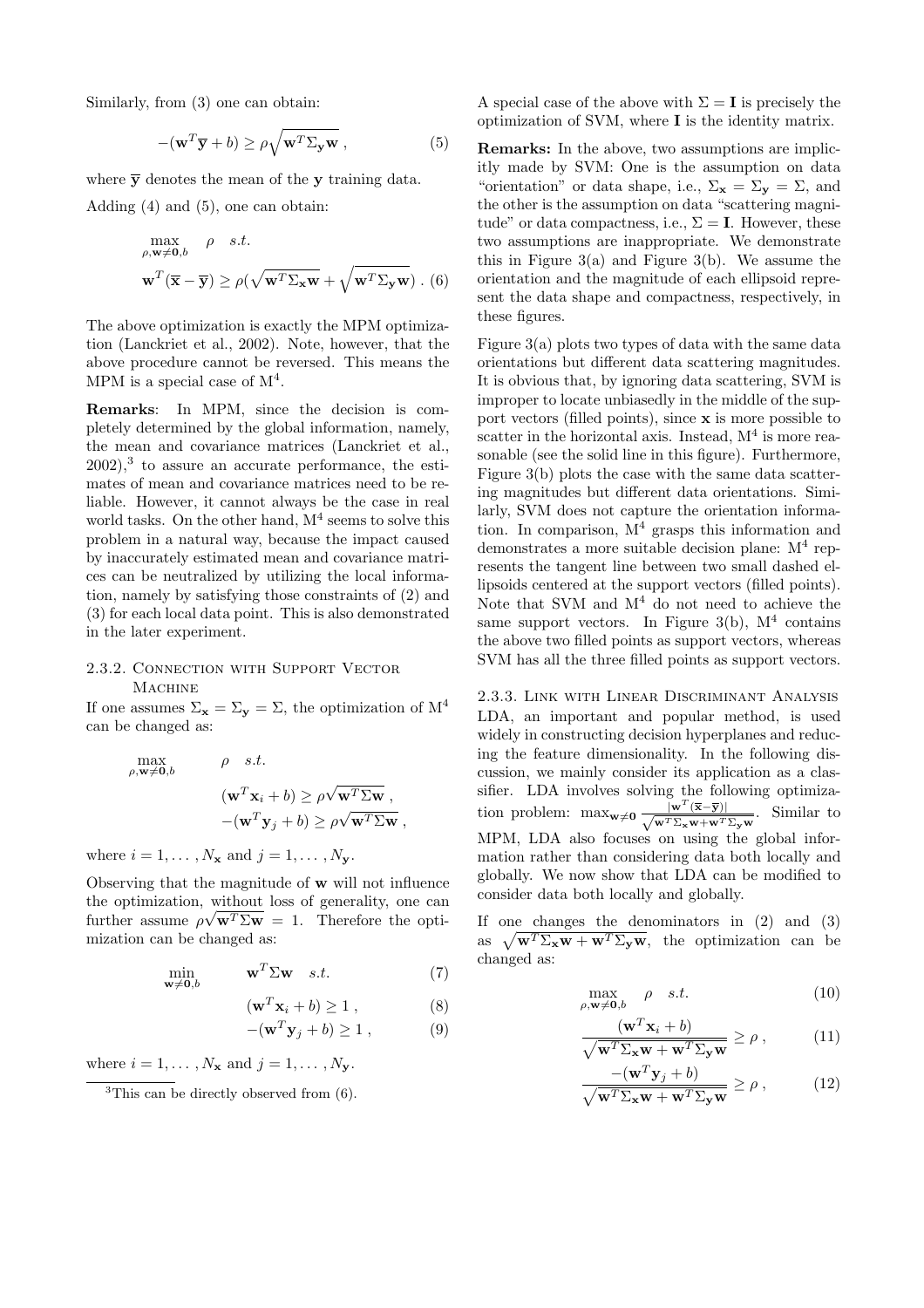

*Figure 3.* An illustration on the connections between SVM, LDA and M<sup>4</sup>. (a) demonstrates SVM omits the data compactness information. (b) demonstrates SVM discards the data orientation information. (c) demonstrates LDA partly yet incompletely considers the data orientation.

where  $i = 1, \ldots, N_x$  and  $j = 1, \ldots, N_y$ . The above optimization is actually a generalized case of LDA, which considers data locally and globally. This is verified as follows.

If one performs the procedure similar to that of Section 2.3.1, the above optimization problem is easily verified to be the following optimization:

$$
\max_{\rho, \mathbf{w} \neq \mathbf{0}, b} \quad \rho \quad s.t.
$$
  

$$
\mathbf{w}^T (\overline{\mathbf{x}} - \overline{\mathbf{y}}) \ge \rho \sqrt{\mathbf{w}^T \Sigma_{\mathbf{x}} \mathbf{w} + \mathbf{w}^T \Sigma_{\mathbf{y}} \mathbf{w}}.
$$
 (13)

One can change (13) as:  $\rho \leq \frac{|\mathbf{w}^T(\overline{\mathbf{x}} - \overline{\mathbf{y}})|}{\sqrt{\mathbf{w}^T \Sigma_{\mathbf{x}} \mathbf{w} + \mathbf{w}^T \Sigma_{\mathbf{y}} \mathbf{w}}},$  which is exactly the optimization of the LDA  $(\mathbf{w}^T (\overline{\mathbf{x}} - \overline{\mathbf{y}}))$  is implicitly implied as a positive value from (11) and  $(12)$ .

**Remarks:** The extended LDA optimization actually focuses on considering the data orientation, while omitting the data scattering magnitude information. Using the analysis similar to that of Section 2.3.2, we can know that the extended LDA lacks the consideration on the data scattering magnitude. Its decision hyperplane in the example of Figure 3(a) coincides with that of SVM. With respect to the data orientation, it actually uses the average of covariances for two types of data. As illustrated in Figure  $3(c)$ , the extended LDA corresponds to the line lying exactly in the middle of the long axes of the **x** and **y** data. This shows that the extended LDA considers the data orientation partially yet incompletely .

#### **2.4. Nonseparable Case**

In this section, we modify the  $M<sup>4</sup>$  model to handle the nonseparable case. We need to introduce slack variables in this case. The optimization of  $M<sup>4</sup>$  is changed

as:

$$
\max_{\rho, \mathbf{w} \neq \mathbf{0}, b, \xi} \quad \rho - C \sum_{k=1}^{N_{\mathbf{x}} + N_{\mathbf{y}}} \xi_k \quad s.t. \quad (14)
$$
\n
$$
(\mathbf{w}^T \mathbf{x}_i + b) \ge \rho \sqrt{\mathbf{w}^T \Sigma_{\mathbf{x}} \mathbf{w}} - \xi_i ,
$$
\n
$$
-(\mathbf{w}^T \mathbf{y}_j + b) \ge \rho \sqrt{\mathbf{w}^T \Sigma_{\mathbf{y}} \mathbf{w}} - \xi_{j+N_{\mathbf{x}}},
$$
\n
$$
\xi_k \ge 0 ,
$$

where  $i = 1, ..., N_x, j = 1, ..., N_y,$  and  $k =$  $1, \ldots, N_{\mathbf{x}} + N_{\mathbf{y}}$ . C is the positive penalty parameter and  $\xi_k$  is the slack variable, which can be considered as the extent how the training point  $z_k$  disobeys the  $\rho$  margin ( $\mathbf{z}_k = \mathbf{x}_k$  when  $1 \leq k \leq N_{\mathbf{x}}$ ;  $\mathbf{z}_k = \mathbf{y}_{k-N_{\mathbf{y}}}$ when  $N_x + 1 \leq k \leq N_x + N_y$ ). Thus  $\sum_{k=1}^{N_x + N_y} \xi_k$ can be conceptually regarded as the training error. In other words, the above optimization achieves maximizing the minimum margin while minimizing the total training error. The above optimization is easily verified to be an SOCP problem if we fix  $\rho$ . We can then update  $\rho$  sequently. This is again a sequential SOCP problem and thus can be solved practically.

### **3. Kernelization**

One may note that in the above, the classifier derived from  $M<sup>4</sup>$  is provided in a linear configuration. In order to handle nonlinear classification problems, in this section, we seek to use the kernelization trick to map the n-dimensional data points into a high-dimensional feature space  $\mathbb{R}^f$ , where a linear classifier corresponds to a nonlinear hyperplane in the original space.

The kernel mapping can be formulated as:  $\mathbf{x}_i \rightarrow \varphi(\mathbf{x}_i)$ ,  $\mathbf{y}_j \rightarrow \varphi(\mathbf{y}_j)$ , where  $i = 1, \ldots, N_\mathbf{x}, j = 1, \ldots, N_\mathbf{y}$ , and  $\varphi: \mathbb{R}^n \to \mathbb{R}^f$  is a mapping function. The corresponding linear classifier in  $\mathbb{R}^f$  is  $\gamma^T \varphi(\mathbf{z}) = b$ , where  $\gamma$ ,  $\varphi(\mathbf{z})$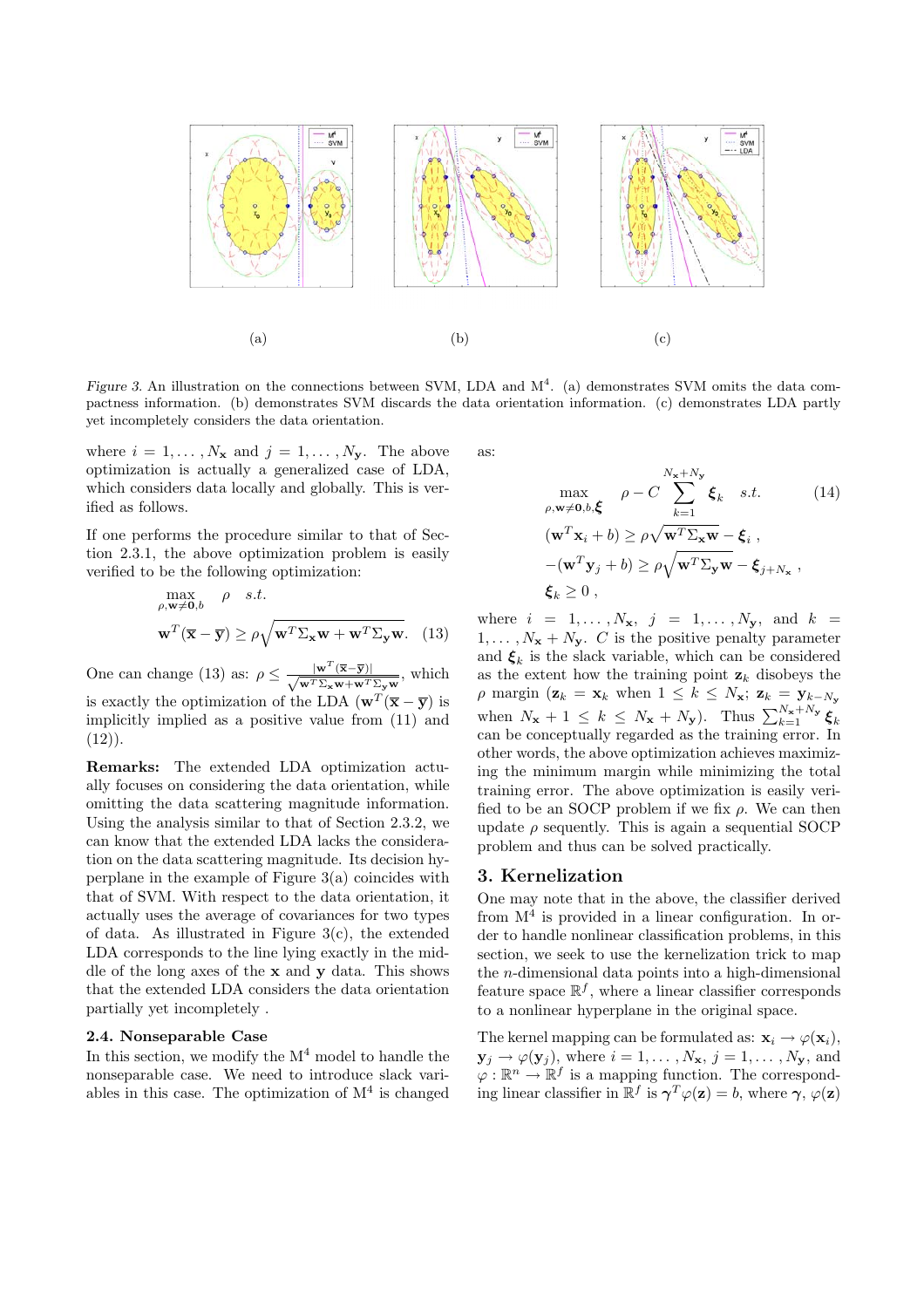| Table 1. Notations used in Kernelization Theorem of $M^4$                                                         |                   |                                                                                                                                                                                                                                                                                                                                                                                                                                                                                                                                       |  |  |  |  |  |  |
|-------------------------------------------------------------------------------------------------------------------|-------------------|---------------------------------------------------------------------------------------------------------------------------------------------------------------------------------------------------------------------------------------------------------------------------------------------------------------------------------------------------------------------------------------------------------------------------------------------------------------------------------------------------------------------------------------|--|--|--|--|--|--|
| Notation                                                                                                          |                   |                                                                                                                                                                                                                                                                                                                                                                                                                                                                                                                                       |  |  |  |  |  |  |
| $\mathbf{z} \in \mathbb{R}^{N_{\mathbf{X}}+N_{\mathbf{y}}}$                                                       | $\mathbf{z}_i :=$ | $x_i$ $i = 1, 2, \ldots, N_x$ .                                                                                                                                                                                                                                                                                                                                                                                                                                                                                                       |  |  |  |  |  |  |
|                                                                                                                   |                   | $\mathbf{z}_i := \mathbf{y}_{i-N_\mathbf{x}}$ $i = N_\mathbf{x} + 1, N_\mathbf{x} + 2, \dots, N_\mathbf{x} + N_\mathbf{y}$ .                                                                                                                                                                                                                                                                                                                                                                                                          |  |  |  |  |  |  |
| $\boldsymbol{\eta} \in \mathbb{R}^{N_{\mathbf{X}}+N_{\mathbf{y}}}$                                                |                   | $\eta := [\mu_1, \ldots, \mu_{N_x}, v_1, \ldots, v_{N_y}]^T$ .                                                                                                                                                                                                                                                                                                                                                                                                                                                                        |  |  |  |  |  |  |
| K is Gram matrix                                                                                                  |                   | $\mathbf{K}_{i,j} := \varphi(\mathbf{z}_i)^T \varphi(\mathbf{z}_j).$<br>$\mathbf{K}_{\mathbf{x}} := \begin{pmatrix} \mathbf{K}_{1,1} & \mathbf{K}_{1,2} & \dots & \mathbf{K}_{1,N_{\mathbf{x}}+N_{\mathbf{y}}} \\ \mathbf{K}_{2,1} & \mathbf{K}_{2,2} & \dots & \mathbf{K}_{2,N_{\mathbf{x}}+N_{\mathbf{y}}} \\ \vdots & \vdots & \vdots & \vdots \\ \mathbf{K}_{N_{\mathbf{x}},1} & \mathbf{K}_{N_{\mathbf{x}},2} & \dots & \mathbf{K}_{N_{\mathbf{x}},N_{\mathbf{x}}+N_{\mathbf{y}}} \\ \mathbf{K}_{N_{\mathbf{x}}+1,1} & \mathbf{$ |  |  |  |  |  |  |
|                                                                                                                   |                   |                                                                                                                                                                                                                                                                                                                                                                                                                                                                                                                                       |  |  |  |  |  |  |
|                                                                                                                   |                   |                                                                                                                                                                                                                                                                                                                                                                                                                                                                                                                                       |  |  |  |  |  |  |
|                                                                                                                   |                   |                                                                                                                                                                                                                                                                                                                                                                                                                                                                                                                                       |  |  |  |  |  |  |
|                                                                                                                   |                   |                                                                                                                                                                                                                                                                                                                                                                                                                                                                                                                                       |  |  |  |  |  |  |
|                                                                                                                   |                   |                                                                                                                                                                                                                                                                                                                                                                                                                                                                                                                                       |  |  |  |  |  |  |
|                                                                                                                   |                   |                                                                                                                                                                                                                                                                                                                                                                                                                                                                                                                                       |  |  |  |  |  |  |
|                                                                                                                   |                   |                                                                                                                                                                                                                                                                                                                                                                                                                                                                                                                                       |  |  |  |  |  |  |
|                                                                                                                   |                   |                                                                                                                                                                                                                                                                                                                                                                                                                                                                                                                                       |  |  |  |  |  |  |
|                                                                                                                   |                   |                                                                                                                                                                                                                                                                                                                                                                                                                                                                                                                                       |  |  |  |  |  |  |
|                                                                                                                   |                   |                                                                                                                                                                                                                                                                                                                                                                                                                                                                                                                                       |  |  |  |  |  |  |
|                                                                                                                   |                   | $\mathbf{K}_i := \left[\mathbf{K}_{i,1}, \mathbf{K}_{i,2}, \ldots, \mathbf{K}_{i,N_{\mathbf{x}}+N_{\mathbf{v}}}\right]^T$ .                                                                                                                                                                                                                                                                                                                                                                                                           |  |  |  |  |  |  |
| $\tilde{\mathbf{k}}_{\mathbf{x}}, \tilde{\mathbf{k}}_{\mathbf{y}} \in \mathbb{R}^{N_{\mathbf{x}}+N_{\mathbf{y}}}$ |                   |                                                                                                                                                                                                                                                                                                                                                                                                                                                                                                                                       |  |  |  |  |  |  |
|                                                                                                                   |                   | $\begin{array}{lll} [\tilde{\mathbf{k}}_{\mathbf{x}}]_i := & \frac{1}{N_{\mathbf{x}}} \sum_{j=1}^{N_{\mathbf{x}}} \mathbf{K}(\mathbf{x}_j, \mathbf{z}_i) \; . \\ [\tilde{\mathbf{k}}_{\mathbf{y}}]_i := & \frac{1}{N_{\mathbf{y}}} \sum_{j=1}^{N_{\mathbf{y}}} \mathbf{K}(\mathbf{y}_j, \mathbf{z}_i) \; . \end{array}$                                                                                                                                                                                                               |  |  |  |  |  |  |
| $\mathbf{1}_{N_{\mathbf{X}}}\in\mathbb{R}^{N_{\mathbf{X}}}$                                                       |                   | $1_i := 1 \quad i = 1, 2, \ldots N_x$ .                                                                                                                                                                                                                                                                                                                                                                                                                                                                                               |  |  |  |  |  |  |
| $\mathbf{1}_{N_{\mathbf{y}}}\in\mathbb{R}^{N_{\mathbf{y}}}$                                                       |                   | $\mathbf{1}_i := 1 \quad i = 1, 2, \ldots N_\mathbf{y}$ .                                                                                                                                                                                                                                                                                                                                                                                                                                                                             |  |  |  |  |  |  |
| $\tilde{\mathbf{K}} :=$                                                                                           |                   |                                                                                                                                                                                                                                                                                                                                                                                                                                                                                                                                       |  |  |  |  |  |  |
|                                                                                                                   |                   | $\left(\begin{array}{c} \tilde{\mathbf{K}}_{\mathbf{x}} \ \tilde{\mathbf{K}}_{\mathbf{y}} \end{array}\right) := \quad \left(\begin{array}{c} \mathbf{K}_{\mathbf{x}} - \mathbf{1}_{N_{\mathbf{x}}} \tilde{\mathbf{k}}_{\mathbf{x}}^T \ \mathbf{K}_{\mathbf{y}} - \mathbf{1}_{N_{\mathbf{y}}} \tilde{\mathbf{k}}_{\mathbf{y}}^T \end{array}\right) \ .$                                                                                                                                                                                |  |  |  |  |  |  |

 $\in \mathbb{R}^f$ , and  $b \in \mathbb{R}$ .

The optimization of  $M<sup>4</sup>$  in the feature space can be written as:

$$
\max_{\rho,\gamma \neq \mathbf{0},b} \quad \rho \quad s.t. \tag{15}
$$

$$
\frac{(\boldsymbol{\gamma}^T \varphi(\mathbf{x}_i) + b)}{\sqrt{\boldsymbol{\gamma}^T \Sigma_{\varphi(\mathbf{x})} \boldsymbol{\gamma}}} \ge \rho, \quad i = 1, 2, \dots, N_{\mathbf{x}}, \quad (16)
$$

$$
\frac{-\left(\boldsymbol{\gamma}^T\varphi(\mathbf{y}_j) + b\right)}{\sqrt{\boldsymbol{\gamma}^T\boldsymbol{\Sigma}_{\varphi(\mathbf{y})}\boldsymbol{\gamma}}} \geq \rho, \quad j = 1, 2, \dots, N_{\mathbf{y}} \tag{17}
$$

However, to make the kernel work, we need to represent the optimization and the final decision hyperplane into a kernel form,  $K(\mathbf{z}_1, \mathbf{z}_2) = \varphi(\mathbf{z}_1)^T \varphi(\mathbf{z}_2)$ , namely, an inner product form of the mapping data points.

#### **3.1. Kernelization Theory for** M<sup>4</sup>

In the following, we demonstrate that the kernelization trick indeed works in  $M<sup>4</sup>$ , provided suitable estimates of means and covariance matrices are applied therein.

**Corollary 1** *If the estimates of means and covariance matrices are given in*  $M^4$  *as*  $\mathbf{v}$ 

$$
\overline{\varphi(\mathbf{x})} = \sum_{i=1}^{N_{\mathbf{x}}} \varphi(\mathbf{x}_i), \qquad \overline{\varphi(\mathbf{y})} = \sum_{j=1}^{N_{\mathbf{y}}} \varphi(\mathbf{y}_j)
$$

$$
\Sigma_{\varphi(\mathbf{x})} = \sum_{i=1}^{N_{\mathbf{x}}} (\varphi(\mathbf{x}_i) - \overline{\varphi(\mathbf{x})})(\varphi(\mathbf{x}_i) - \overline{\varphi(\mathbf{x})})^T
$$

$$
\Sigma_{\varphi(\mathbf{y})} = \sum_{j=1}^{N_{\mathbf{y}}} (\varphi(\mathbf{y}_j) - \overline{\varphi(\mathbf{y})})(\varphi(\mathbf{y}_j) - \overline{\varphi(\mathbf{y})})^T
$$

*then the optimal*  $\gamma$  *in (15-17) lies in the space spanned by the training points.*

**Proof** We write  $\gamma = \gamma_p + \gamma_d$ , where  $\gamma_p$  is the projection of  $\gamma$  in the vector space spanned by all the training data points and  $\gamma_d$  is the orthogonal component to this span space. By using  $\gamma_d^T \varphi(\mathbf{x}_i) = 0$  and  $\gamma_d^T \varphi(\mathbf{y}_j) = 0$ , one can easily verify that the optimization (15-17) changes to:

$$
\max_{\rho, \{\gamma_p, \gamma_d\} \neq 0, b} \rho \quad s.t. \n\frac{-\left(\gamma_p^T \varphi(\mathbf{x}_i) + b\right)}{\sqrt{\gamma_p^T \Sigma_{\varphi(\mathbf{x})} \gamma_p + \gamma_d^T \gamma_d}} \ge \rho ,
$$
\n(18)

$$
\frac{-\left(\gamma_p^T \varphi(\mathbf{y}_j) + b\right)}{\sqrt{\gamma_p^T \Sigma_{\varphi(\mathbf{y})} \gamma_p + \gamma_d^T \gamma_d}} \ge \rho ,\qquad (19)
$$

where  $i = 1, \ldots, N_x, j = 1, \ldots, N_y$ . Since we intend to maximize the margin  $\rho$ , the denominators in the constraints of (18) and (19) need to be as small as possible. This would lead to  $\gamma_d = 0$ . In other words, the optimal  $\gamma$  lies in the vector space spanned by all the training data points.

According to Corollary 1, we can write  $\gamma$  as  $\gamma$  =  $\sum_{i=1}^{N_x} \mu_i \varphi(\mathbf{x}_i) + \sum_{j=1}^{N_y} v_j \varphi(\mathbf{y}_j)$ , where the coefficients  $\overline{\mu_i}, \overline{v_j} \in \mathbb{R}, i = \overline{1, \ldots, N_x}, j = 1, \ldots, N_y$ . By simply substituting the above formula into (15-17), we can obtain the kernel form of the optimization of **M**<sup>4</sup> in the feature space. We present the main result as the following Kernelization Theorem.

**Kernelization Theorem of** M<sup>4</sup> *The optimal decision hyperplane for* M<sup>4</sup> *involves solving the following*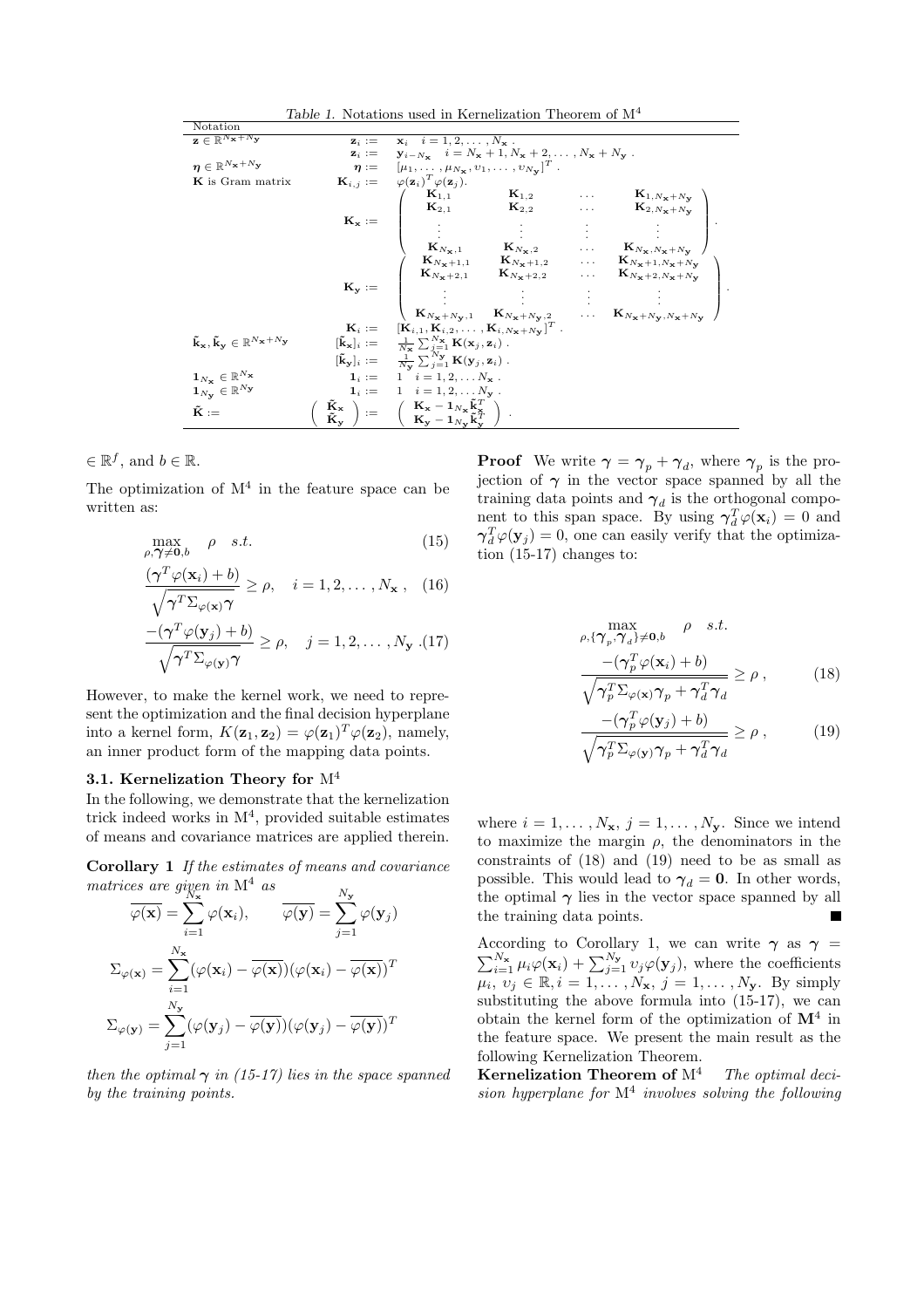$$
\begin{aligned}\n\max_{\rho,\boldsymbol{\eta}\neq\boldsymbol{0},b} & \rho \quad s.t. \\
\frac{(\boldsymbol{\eta}^T\mathbf{K}_i+b)}{\sqrt{\frac{1}{N_x}}\boldsymbol{\eta}^T\tilde{\mathbf{K}}_x^T\tilde{\mathbf{K}}_x\boldsymbol{\eta}} &\geq \rho, \quad i=1,2,\ldots,N_\mathbf{x} , \\
\frac{-(\boldsymbol{\eta}^T\mathbf{K}_{j+N_\mathbf{x}}+b)}{\sqrt{\frac{1}{N_\mathbf{y}}\boldsymbol{\eta}^T\tilde{\mathbf{K}}_y^T\tilde{\mathbf{K}}_y\boldsymbol{\eta}}} &\geq \rho, \quad j=1,2,\ldots,N_\mathbf{y} .\n\end{aligned}
$$

The notations in the above are defined in Table 1.

# **4. Experiments**

In this section, we report the evaluation results. The SOCP problem is solved based on the popular SOCP software Sedumi (Sturm, 1999).

### **4.1. Evaluations on a Synthetic Toy Data Set**

We demonstrate the advantages of our approach in comparison with SVM and MPM in the following synthetic toy data set first.

As illustrated in Figure 4, the data set is generated under two Gaussian distributions: the **x** data are randomly sampled from the Gaussian distribution with the mean as  $[-3, 0]^T$  and the covariance as [0.5, 0; 0, 8], while the **y** data are randomly sampled from another distribution with the mean and the covariance as [4, 0]<sup>T</sup> and [6, 0; 0, 1] respectively. Training (test) data, consisting of 20 (60) data points for each class, are presented as o's  $(+\text{'s})$  and  $\times$ 's  $(\square)\text{'s}$  for **x** and **y** respectively. Figure 4(a) illustrates the corresponding derived decision hyperplanes from training data, while Figure 4(b) illustrates the performance of these hyerplanes on the test set.

From Figure 4,  $M<sup>4</sup>$  achieves the ideal decision boundary, which considers data both locally and globally; whereas SVM obtains the local boundary just in the middle of the support vectors, which discards the global information, namely the statistical "trend" of data occurrence. For MPM, its decision hyperplane is exclusively dependent on the mean and covariance matrices. Thus we can see that this hyperplane coincides with the data shape, i.e., the long axis of training data of **x** is nearly in the same direction as the MPM decision hypeplane. However, the estimated mean and covariance may be inaccurate. This results in a relatively lower test accuracy as illustrated in Figure 4(b). In comparison,  $M<sup>4</sup>$  incorporates the information of the local points to neutralize the effect caused by inaccurate estimations. The test accuracies are respectively 98.3%, 97.5%, and 95.8% for  $M^4$ , SVM, and MPM, which also demonstrates the advantages of  $M<sup>4</sup>$ .

### **4.2. Evaluations on Other Data Sets**

We perform evaluations on seven standard data sets. Data for Twonorm problem were synthetically generated according to (Breiman, 1998). The remaining six data sets were real world data obtained from the UCI machine learning repository. We compared  $M<sup>4</sup>$  with SVM and MPM engaging both the linear and Gaussian kernels. The parameter  $C$  for both  $M<sup>4</sup>$  and SVM was tuned via cross validations, so were the width parameter in the Gaussian kernel for all three models. The final performance results were obtained via the 10−fold cross validation. Table 2 summarizes the evaluation results.

From the results, we observe that  $M^4$  achieves the best overall performance. In comparison with SVM and MPM,  $M<sup>4</sup>$  wins five cases in the linear kernel and four cases in the Gaussian kernel. The evaluations on these standard bench-mark data sets demonstrate that it is worth considering data both locally and globally, which is emphasized in  $M<sup>4</sup>$ . Inspecting the differences between  $M^4$  with SVM, the kernelized  $M^4$  appears marginally better than the kernelized SVM, while the linear  $M<sup>4</sup>$  demonstrates a distinctive advantage over the linear SVM. Due to the sparsity of data points in the kernelized space or feature space (compared with the infinite dimension in the Gaussian kernel), this is reasonable, since the plug-in estimation of the covariance matrices may not accurately represent the data information in this case. Further investigations on this topic is highly worthy in the future.

### **5. Conclusion**

We propose a novel large margin classifier, called Maxi-Min Margin Machine. This model learns the decision boundary in both a local and a global fashion. In comparison, other large margin classifiers construct classifiers either locally or globally. For example, a state-of-the-art large margin classifier, Support Vector Machine considers data locally; while another significant model Minimax Probability Machine focuses on building the decision hyperplane exclusively based on the global information. As a critical contribution, we show that  $M<sup>4</sup>$  actually presents a unified framework of Support Vector Machine and Minimax Probability Machine. This establishes a bridge between these two important models and provides potentials to exploit the properties of both models in a common way. Moreover, based on our proposed local and global view of data, another popular model, Linear Discriminant Analysis can easily be interpreted and extended as well. The experimental results have also demonstrated the advantages of our new model.

Two important issues are worthy of future investiga-